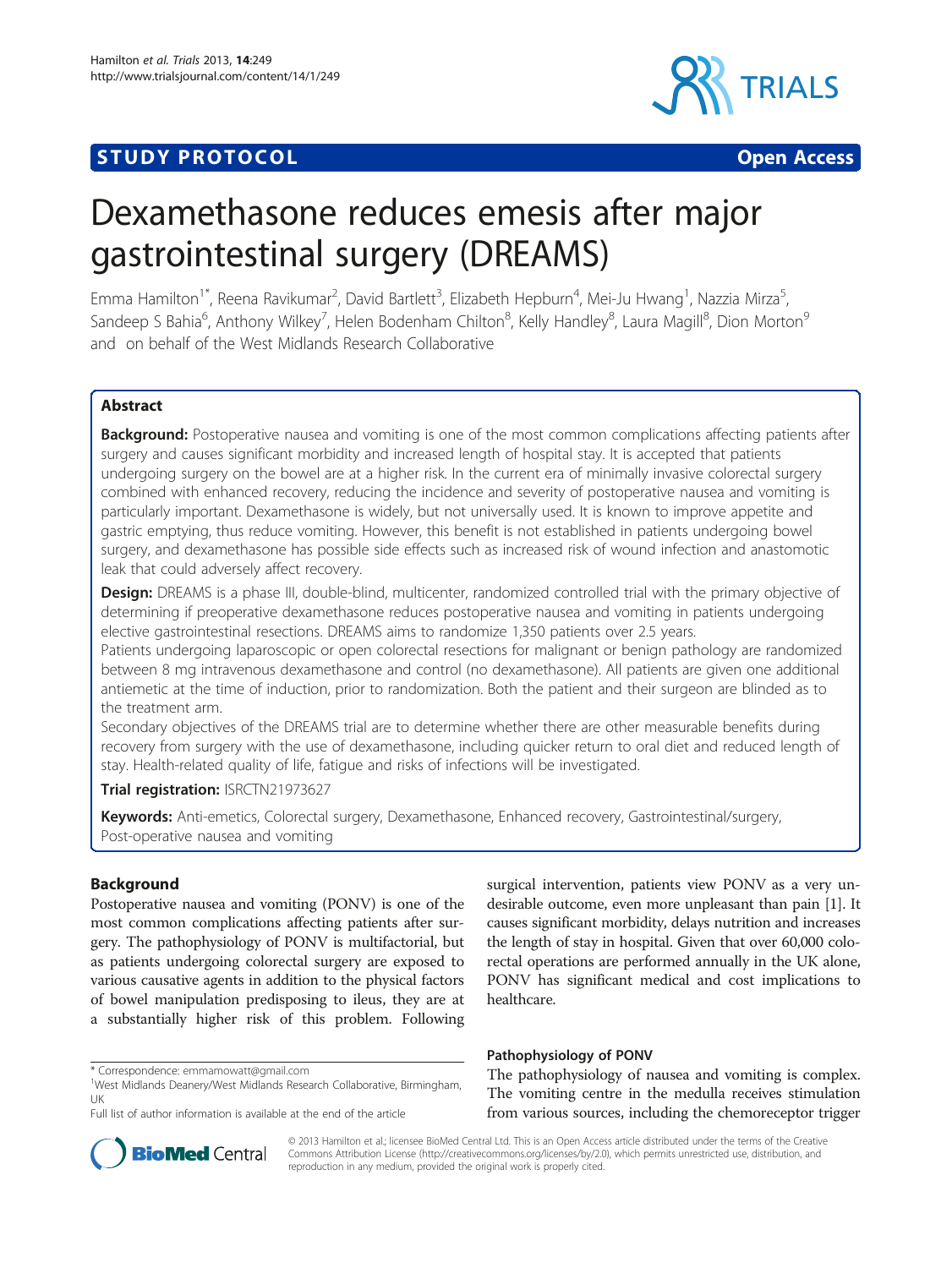zone, enteric vagal nerve afferents, the vestibular system and the cerebral cortex. The multifactorial mechanisms underlying PONV include stimulation of dopamine and 5 hydroxytryptamine type 3 receptors in the chemoreceptor trigger zone by noxious substances such as opiates and anaesthetic agents, and the stimulation of gut chemoreceptors and stretch receptors. Despite advances in antiemetic agents, anaesthetic agents and minimally invasive surgical techniques, PONV remains a significant and persistent problem. Other risk factors that increase the likelihood of PONV are female gender, non-smoking status, history of motion sickness, childhood and young adulthood, and increasing length of surgery [[2\]](#page-6-0). Intra-abdominal and laparoscopic surgery has been implicated as having an increased risk of PONV. A comparison of predictive models for PONV [[3](#page-6-0)] found that intra-abdominal surgery had an odds ratio of  $1.23$  (n = 217) but this included patients who underwent gynecological laparoscopy. Laparoscopic cholecystectomy had an odds ratio of 2.85 (n = 42).

#### Clinical relevance of PONV

After surgery, the overall incidence of PONV is 30%, and it is up to 70% in high-risk patients [[2\]](#page-6-0). In a study investigating the 10 most undesirable postoperative outcomes, vomiting ranked first, gagging on the endotracheal tube second, and postoperative pain third [[1](#page-6-0)]. Nausea was ranked fourth. Although mortality rates are rarely affected, PONV can cause significant morbidity including dehydration, electrolyte disturbance, delayed return to diet and aspiration pneumonia. Delayed recovery in the hospital setting predisposes to serious and life-threatening complications such as hospitalacquired pneumonia and thromboembolic events (deep venous thrombosis and pulmonary embolism). The delay in patients resuming an oral diet affects nutrition and subsequent general well-being, predisposing to tissue breakdown, pressure sores, wound infection, fatigue, weakness and delay in mobilization.

In the current era of minimally invasive colorectal surgery combined with enhanced recovery protocols to optimize recovery and reduce the length of patient hospital stay, reducing the incidence and severity of PONV is particularly important. The cost implications related to prolonged hospital stay and the additional costs of further complications affect both open and laparoscopic surgery.

#### Dexamethasone for PONV

Dexamethasone is extensively used in all types of surgery to reduce PONV (Table [1\)](#page-2-0). In practice, dexamethasone is less widely used for control of PONV by anesthetists in gastrointestinal patients, perhaps because of a lack of proven efficacy in these patients. However, its use is advocated in some enhanced recovery programs (ERAS) to improve recovery after colorectal surgery [\[4](#page-6-0)-[6\]](#page-6-0).

Its precise mechanism of action is unknown but it has been proposed that the antiemetic properties arise due to activation of glucocorticoid receptors in the medulla [[25](#page-7-0)], or by inhibiting central production of prostaglandins or inhibiting the release of endogenous opioids [\[26\]](#page-7-0). It is also known to improve appetite [[27](#page-7-0)], and in combination with reduced nausea and vomiting, aids early recovery. Glucocorticoids can also reduce pain by suppression of bradykinin and neuropeptides from nerve endings [[26](#page-7-0)].

Dexamethasone does have potential theoretical side effects such as increased risks of wound infections and anastomotic leaks that could adversely affect recovery, but a systematic review of 51 studies using a single dose of methylprednisolone in cardiac, general and trauma surgical patients found no significant increase in adverse events [[28\]](#page-7-0).

#### Dexamethasone use in abdominal surgery

In 2008, a systematic review and meta-analysis of 17 randomized clinical trials looking at preoperative dexamethasone in patients undergoing laparoscopic cholecystectomy was published [[29\]](#page-7-0). This review suggested that, regardless of co-intervention (the administration of other antiemetics in the control arm), dexamethasone reduced the incidence of nausea and vomiting. Small studies investigating use of dexamethasone to reduce PONV in many other fields of surgery have been undertaken (Table [1](#page-2-0)). However, there are only two single center colorectal trials, totaling 100 patients, that have assessed this guidance in patients undergoing gastrointestinal surgery [\[9,10\]](#page-6-0). Interestingly, one of these trials [[9\]](#page-6-0) measured cytokine levels in peritoneal drain fluid following colorectal surgery and found significantly reduced levels of IL-6, a pro-inflammatory cytokine produced by T-cells and macrophages. There was a significant reduction in IL-13 (a cytokine involved in type 2 T-helper cell responses), which is a stimulator of inflammation and tissue remodeling at sites of T-helper type 2 inflammation. There was also a reduction in plasma levels of IL-6 and IL-8, another major stimulator of the inflammatory response. These changes in cytokine levels correlated with improved fatigue scores.

The well-conducted Apfel et al. study from 2004 randomized over 4,000 patients and assessed 64 different combinations of anesthetic measures [\[7](#page-6-0)]. They concluded that dexamethasone was effective in preventing PONV. However, only 11% of patients in this study underwent general surgical procedures and only a small fraction of these underwent major colorectal surgery. Patients undergoing colorectal surgery comprise an especially high-risk population for PONV, and may gain considerable benefit from dexamethasone. As yet, there is little evidence to support its use in colorectal surgery and a prospective multicenter trial is required.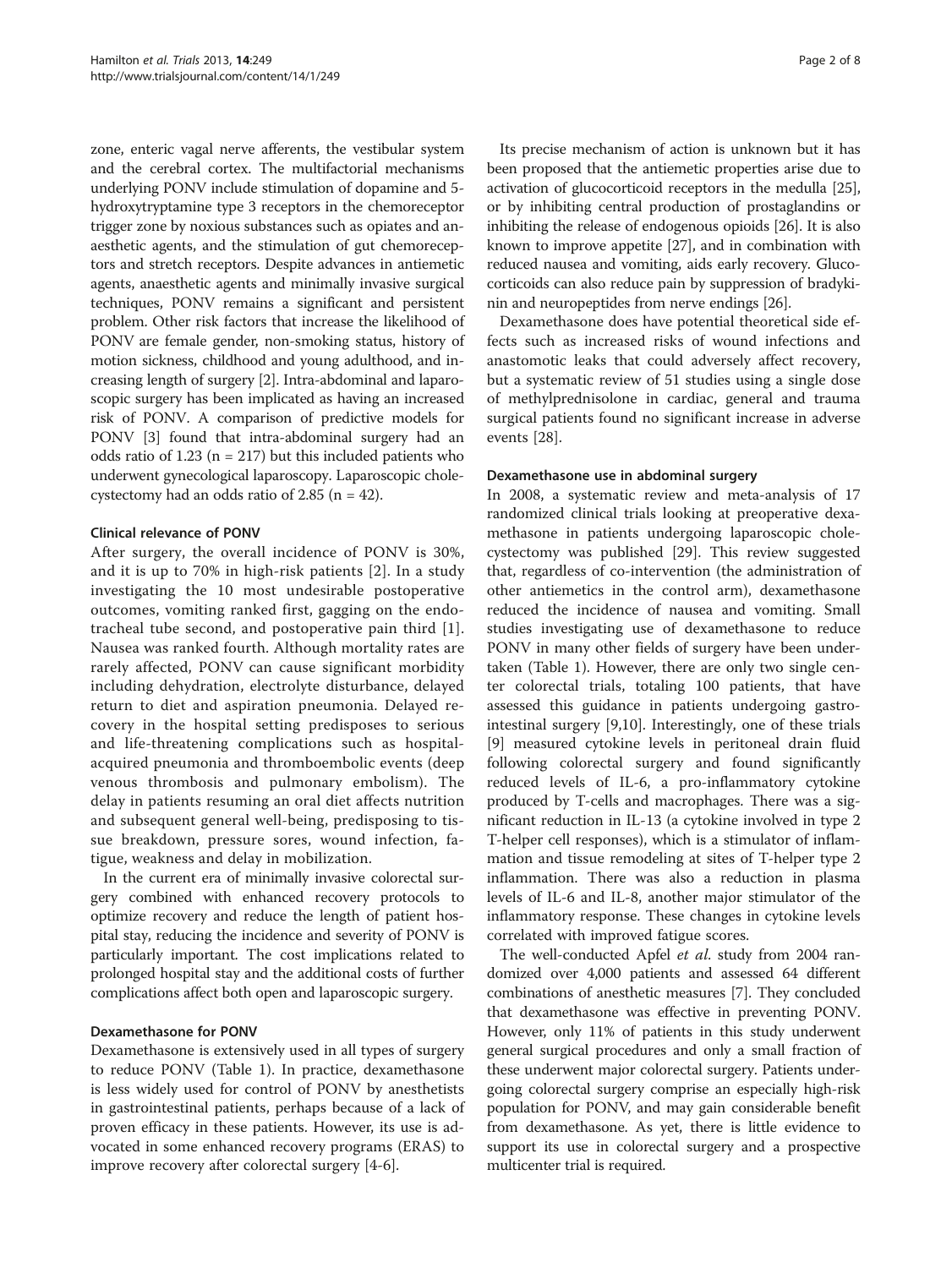| Author                   | Year n |       | Type of surgery                                  | <b>Findings</b>                                                                                                                                                                                                                              | Reference |
|--------------------------|--------|-------|--------------------------------------------------|----------------------------------------------------------------------------------------------------------------------------------------------------------------------------------------------------------------------------------------------|-----------|
| Apfel et al.             | 2004   | 5,199 | Gynecological, Trauma, Abdominal, Otolaryngology | Ondansetron, dexamethasone, and droperidol each reduced the risk of PONV by 26%                                                                                                                                                              | $[7]$     |
| Wallenborn et al.        | 2006   | 3,140 | Gynecological, Trauma Abdominal, Otolaryngology  | Metoclopramide plus dexamethasone is an effective, safe and cheap way to prevent PONV                                                                                                                                                        | [8]       |
| Zagar-Shostari et al.    | 2009   | 60    | Colorectal                                       | Dexamethasone in an enhanced recovery protocol gives a significant reduction in early<br>postoperative fatigue, and an attenuated peritoneal cytokine response                                                                               | $[9]$     |
| Kirdak et al.            | 2008   | 30    | Colorectal                                       | Dexamethasone has no significant effect on reducing postoperative pain, inflammatory<br>response or PONV                                                                                                                                     | [10]      |
| Weren and Demeere        | 2008   | 118   | Abdominal and Gynecological                      | Steroids are mostly effective in the prevention of late PONV (rather than early).                                                                                                                                                            | [11]      |
| Hans et al.              | 2006   | 32    | Abdominal                                        | After dexamethasone, blood glucose levels increase in both patients without<br>diabetes and those with type 2 diabetes undergoing abdominal surgery. In<br>patients without diabetes blood sugar levels rose to a maximum of 10 mmol / litre | $[12]$    |
| Coloma et al.            | 2001   | 80    | Anorectal                                        | Reduction in time to 'home readiness' in ambulatory surgery                                                                                                                                                                                  | $[13]$    |
| Gautam et al.            | 2008   | 150   | Laparoscopic cholecystectomy                     | Combination of ondansetron and dexamethasone is better than each drug alone                                                                                                                                                                  | $[14]$    |
| Tiippana et al.          | 2008   | 160   | Laparoscopic cholecystectomy                     | Dexamethasone decreased the need for opiates                                                                                                                                                                                                 | $[15]$    |
| Bianchin et al.          | 2007   | 80    | Laparoscopic cholecystectomy                     | Reduced PONV. No change in pain or time to discharge.                                                                                                                                                                                        | $[16]$    |
| Wang et al.              | 1999   | 90    | Laparoscopic cholecystectomy                     | Dexamethasone significantly decreased the incidence of PONV                                                                                                                                                                                  | [17]      |
| Sanchez-Rodriguez et al. | 2010   | 210   | Laparoscopic cholecystectomy                     | Dexamethasone significantly reduced PONV at 0, 6, 12 hours and reduced postoperative<br>pain and fatigue                                                                                                                                     | $[18]$    |
| Mathiesen et al.         | 2009   | 116   | Gynecological                                    | Reduced PONV. Combinations of paracetamol, pregabalin and dexamethasone<br>did not reduce morphine consumption.                                                                                                                              | $[19]$    |
| Biswas et al.            | 2003   | 160   | Gynecological                                    | Ondansetron plus dexamethasone is most effective in preventing PONV. Results<br>comparable for single agents.                                                                                                                                | $[20]$    |
| Yursek et al.            | 2003   | -60   | Gynecological                                    | Ondansetron, but not dexamethasone, prevented PONV by 3 h post operation                                                                                                                                                                     | [21]      |
| Wang et al.              | 2000   | 90    | Gynecological                                    | Dexamethasone significantly decreases the incidence of PONV                                                                                                                                                                                  | $[22]$    |
| McKean et al.            | 2006   | 72    | Otolaryngology                                   | Significant decrease in PONV and pain scores                                                                                                                                                                                                 | $[23]$    |
| Mathew et al.            | 2004   | 210   | Pediatrics                                       | Dexamethasone is effective for the prevention of PONV after strabismus repair in children                                                                                                                                                    | $[24]$    |

### <span id="page-2-0"></span>Table 1 Literature review of use of dexamethasone for PONV

PONV:postoperative nausea and vomiting.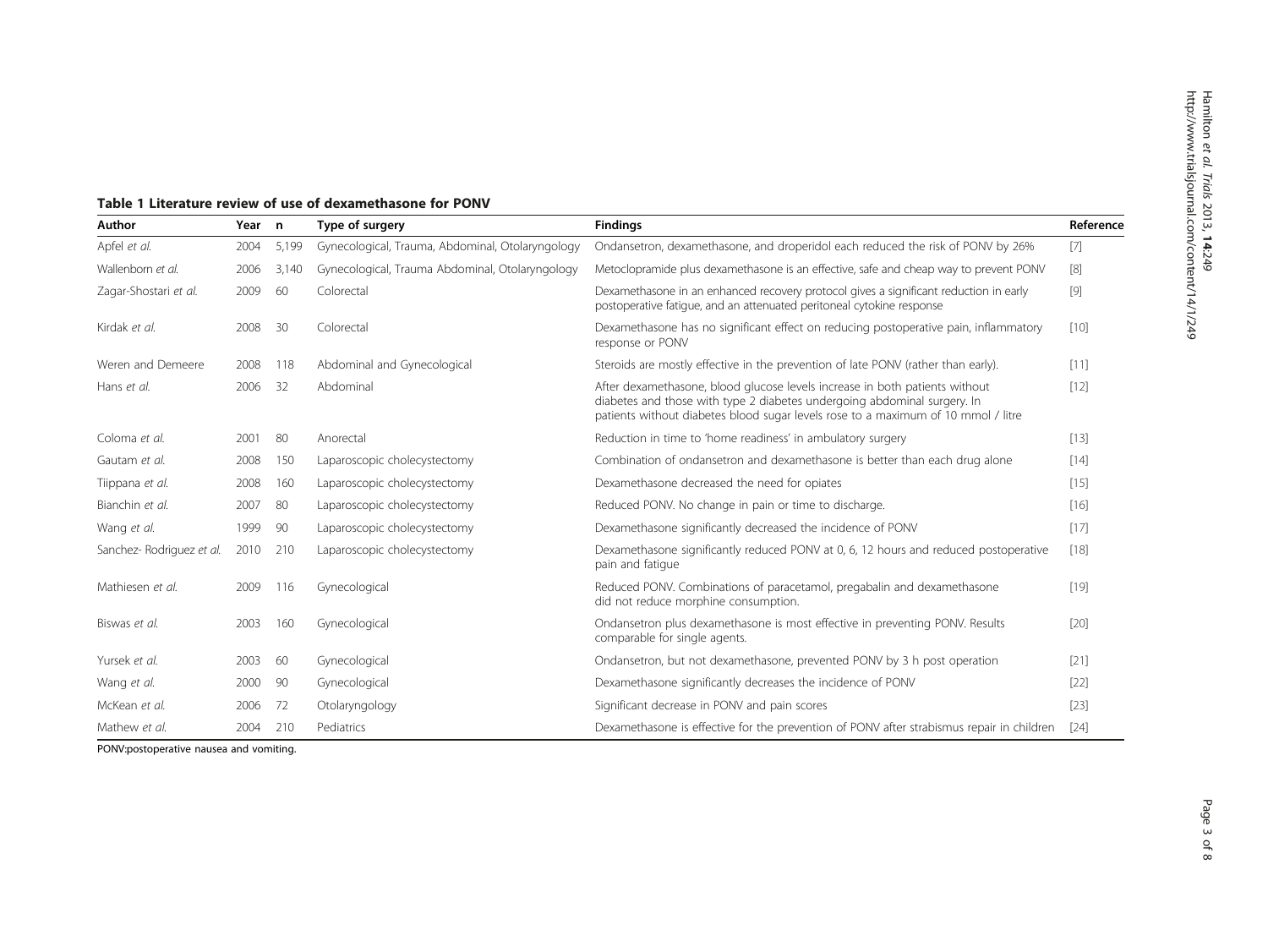Apfel et al. also demonstrated that the type of volatile anesthetic used had no effect on the incidence of nausea and vomiting. The additional antiemetic given at induction will not be standardized in the proposed trial. This will maximize the generalizability of the findings.

#### The need for DREAMS – a large, multicenter, randomized trial

Randomized controlled trials have shown a reduction in PONV among patients undergoing various other types of surgery who are given dexamethasone. In the absence of good evidence, dexamethasone is variably used in patients undergoing colorectal surgery. We have surveyed six major colorectal units in the West Midlands region and found that 25% of colorectal patients currently receive dexamethasone. The Dexamethasone Reduces Emesis After Major Gastrointestinal Surgery (DREAMS) trial seeks to determine the effectiveness of dexamethasone for colorectal patients. No adequately powered multicenter trial has been undertaken to conclusively assess the effect of dexamethasone on PONV in patients undergoing bowel surgery. The aim of DREAMS is to evaluate the potential benefits of a single dose of dexamethasone at induction for patients undergoing colorectal surgery. The findings from DREAMS may also give an indication of its appropriate use inside and outside of ERAS, although this would require further confirmatory research.

#### Methods

#### Trial design

The DREAMS trial is a two stage trial, comprising a pilot study followed by a large, phase III double-blind, multicenter, randomized controlled trial comparing the effects of a single dose of 8 mg intravenous dexamethasone on patient recovery after major gastrointestinal surgery. Centers in the UK undertaking major elective gastrointestinal surgery will be eligible to take part.

#### Ethical approval

Full ethical approval has been gained from the East Midlands Research Ethics Committee (ref: 10/H0402/77).

#### Randomized comparison

Patients undergoing laparoscopic or open gastrointestinal resections will be randomized, in a 1:1 ratio, between 8 mg intravenous dexamethasone and control. All patients must be given one additional antiemetic prior to randomization; however, this must not be dexamethasone.

#### Inclusion criteria

All patients undergoing elective open and laparoscopic small and large bowel operations for malignant or benign pathology will be eligible for inclusion. This includes small and large bowel resections, defunctioning stomas and closures of stomas.

#### Exclusion criteria

The exclusion criteria are:

- diabetes or hyperglycemia
- active gastric ulceration confirmed endoscopically
- acute angle glaucoma<br>• bowel obstruction
- bowel obstruction<br>• pregnancy
- pregnancy<br>• under  $18y$
- under 18 years of age
- patients currently taking any form of steroid medication, or have taken steroids in the last 3 months (except steroidal inhalers, suppositories, pessaries, eye-drops, one-off local injections to a joint and topical preparations)
- a known adverse reaction to dexamethasone
- patients taking immunosuppressive agents including, but not limited to, methotrexate and antiretrovirals.

On admission, patients will have blood glucose levels checked to exclude undiagnosed hyperglycemia. Patients unable or unwilling to give written informed consent for the study are also excluded.

#### Primary outcome measure

The primary objective of the main phase of DREAMS will be to determine whether preoperative dexamethasone reduces PONV within the first 24 hours in patients undergoing elective gastrointestinal resections. The primary outcome measure will be the number of episodes of vomiting within 24 hours post-surgery, recorded prospectively on trial care charts.

#### Secondary outcome measure

Comparisons will be made to assess the effect of dexamethasone on the following outcomes:

- nausea and vomiting measured objectively by the frequency of use of 'as required' postoperative antiemetics
- nausea measured subjectively by the validated PONV Intensity Scale
- fatigue measured using a validated assessment score (Functional Assessment of Chronic Illness Therapy-Fatigue (FACIT-F) questionnaire)
- time to tolerating oral diet
- length of hospital stay
- health-related quality of life (as measured by the EuroQol EQ-5D)
- incremental cost-effectiveness of dexamethasone compared to standard care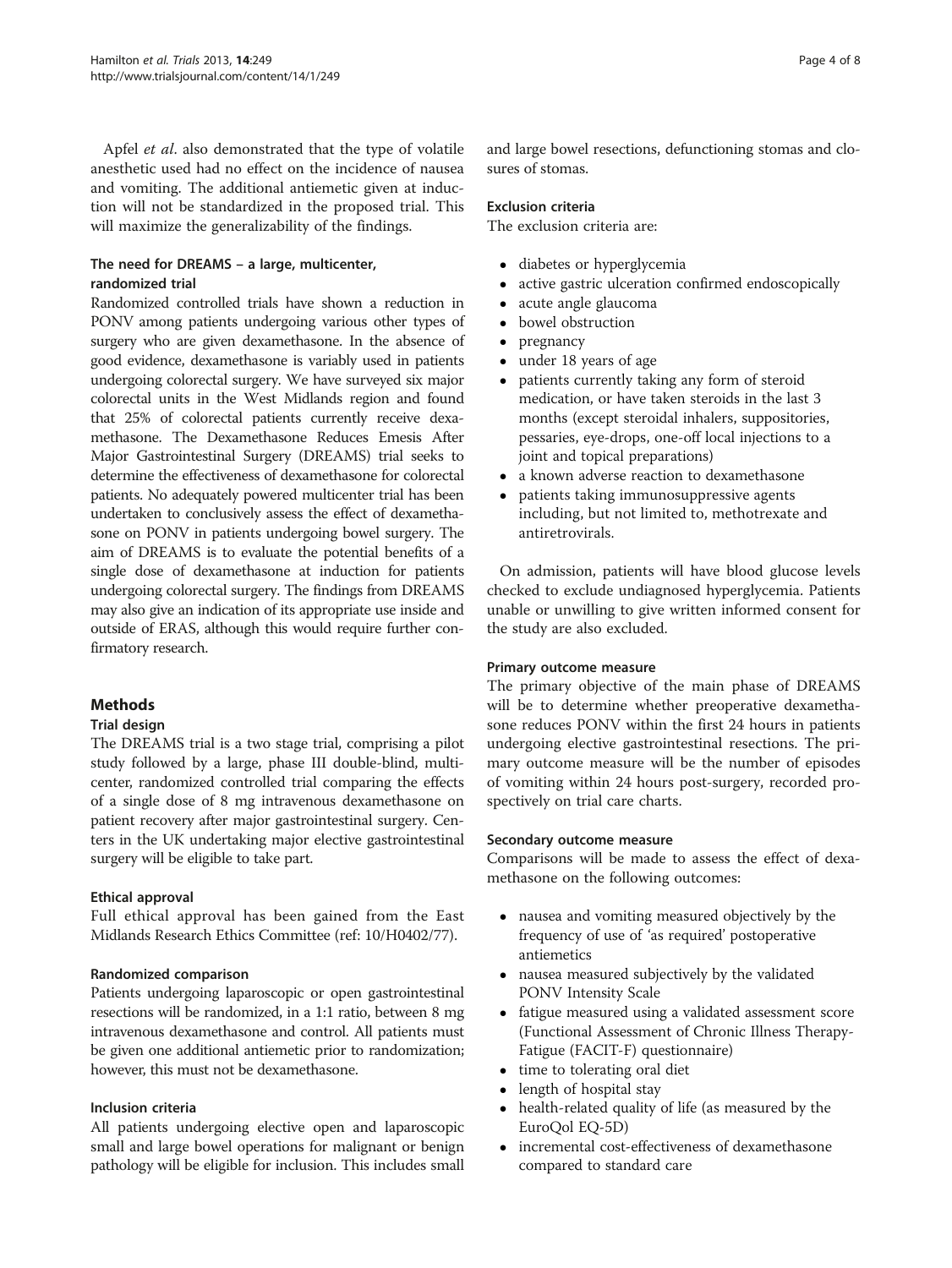• infection rates and healing complications within 30 days of surgery.

Infections and complications specifically assessed include wound infections, dehiscence, anastomotic leaks, intra-abdominal collections, urinary or chest infections, and new onset diabetes.

#### Randomization

Secure internet-based central randomization is available 24 hours a day and will ensure concealment of treatment allocation. Each center and each randomizer will be provided with a unique log-in and password to enable them to access the online randomization service. Participants will be randomized into the DREAMS trial, in a 1:1 ratio, to 8 mg intravenous dexamethasone or to control (no dexamethasone). A 'minimization' procedure using a computer-based algorithm will be used to avoid chance imbalances in important stratification variables. The stratification variables are gender, smoking status, American Society of Anesthesiologists (ASA) score, open and laparoscopic surgical cases, intended postoperative analgesia (intravenous patientcontrolled analgesia (PCA), epidural infusion or epidural PCA), and patients within and outside of an ERAS pathway. For trial purposes, ERAS is defined as any recovery process that is expedient over traditional patient care to include but not exclusive to earlier feeding and mobilization. The definition of ERAS is specifically left broad to recognize the differences in implementation of this system across the various units.

#### Power calculation

The DREAMS trial aims to recruit a total of 1,350 patients from around 30 colorectal units. With 1,350 patients randomized, DREAMS would have 90% power to detect a 24% proportional reduction (37% to 28%) in episodes of PONV in patients taking dexamethasone after undergoing gastrointestinal surgery. This number includes an additional 10% for crossover and dropout. Subgroup analyses will be undertaken for variables for which the randomization is stratified (for example, enhanced versus non-enhanced recovery pathway, PCA versus epidural) using standard tests for interactions. Additional exploratory analyses will also be undertaken to investigate, for example, any correlation between operative length and risk of nausea and vomiting. Analysis of the study will be on an intention-to-treat basis.

#### Feasibility study

A lead-in phase II feasibility study was undertaken before the full phase III trial; it was planned that these patients would be included in the phase III trial analysis. The aim of the pilot study was to inform the processes to be used in the main trial. Three main areas were addressed: the strategies used for the identification of eligible patients; defining the patient pathway; and evaluation of the case report forms. In addition to this, the process of blinding in theater required development.

Two forms of treatment allocation were evaluated in the feasibility study, by telephone and by email. Randomization was done online (detailed below). But it was found that email treatment allocation was difficult to quality control because of the large number of anesthetists supporting the trial. After the first 100 patients, telephone randomization was used, as this allowed the trial team to check the patient was anesthetized before the allocation was released, thus reducing a potential source of bias.

The patient pathway and ability of centers to recruit was assessed because DREAMS requires support from both surgeons and anesthetists to maximize recruitment and to ensure that all eligible patients are approached. Recruitment was assessed on a monthly basis. The initial aim was that by the end of the pilot study (measured as six months after the study opened to recruitment), one patient per center per week should be recruited from five open centers. Within DREAMS, potential patients can be identified from a number of clinical settings; in the pilot, the percentage of eligible patients screened for entry into the trial was recorded and the subsequent acceptance rate was a measure of the success of the process for patient identification and randomization.

Across all sites there will be variations in the patient pathway as the logistics and timings of patients being seen in the outpatient clinic, pre-admissions and admissions will differ from trust to trust. As part of the feasibility study, the patient pathway was assessed through the patient retention rate at the end of the pilot.

The ability of the investigators to collect the data required for the case report forms was also assessed within the pilot trial; the end-points are both objective and subjective, requiring input from clinicians, patients and from trial care charts filled in by nursing staff. Throughout the trial, the successful completion and return rates of the case report forms will be measured and the return rate of all case report forms should be over 70%.

#### Patient pathway

Patients will be seen by a member of the trial team (the Principle Investigator, Research Investigator or a Colorectal Nurse Specialist), who will discuss the trial with the patients and give them the 'Patient Information Sheet' and consent forms (Figure [1](#page-5-0)).

Patients will have the opportunity to further discuss the study at their preoperative assessment or on their day of admission with the Principal Investigator or Research Investigator at each hospital. The Principal Investigator or Research Investigator will obtain written informed consent.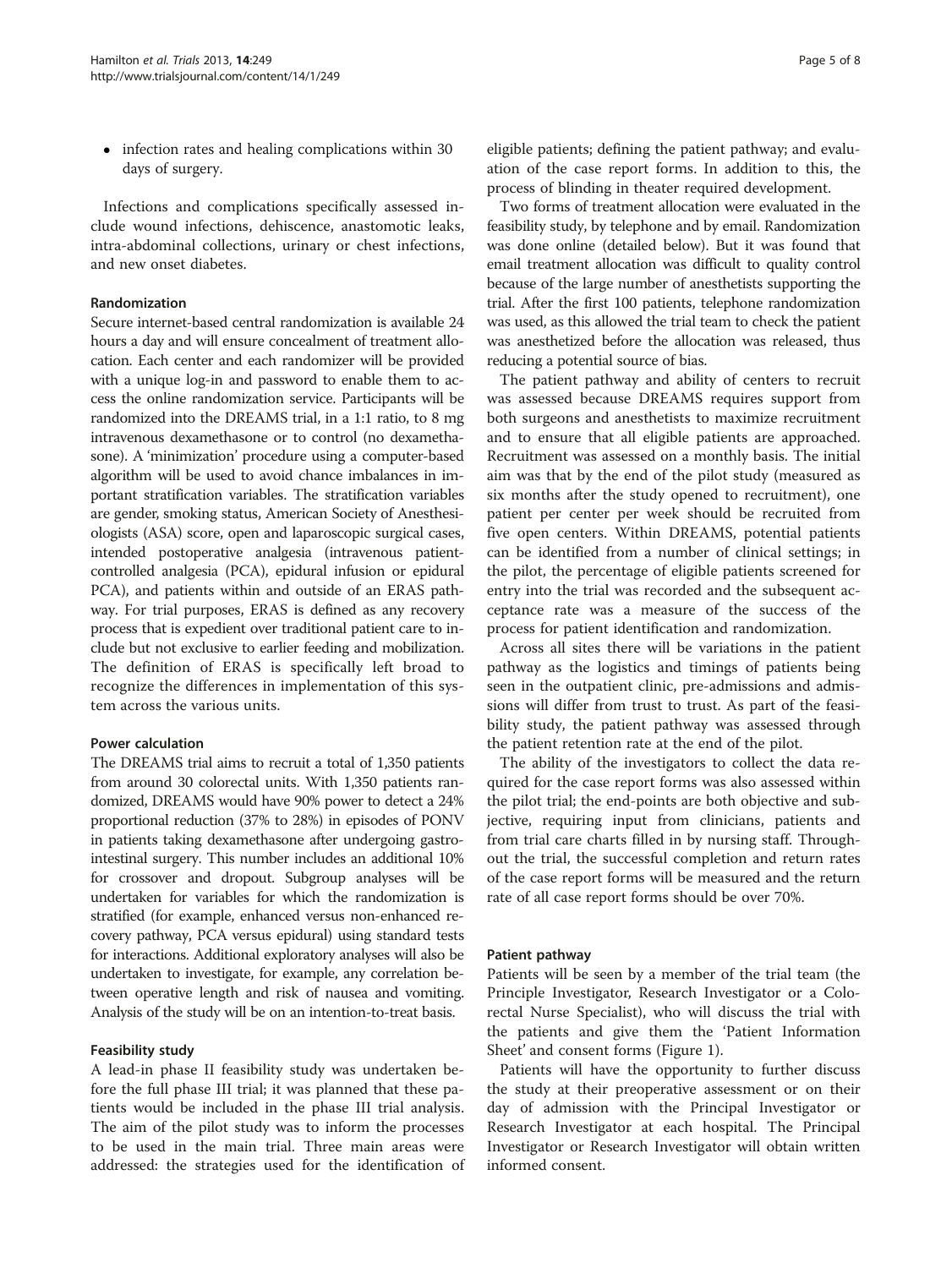<span id="page-5-0"></span>

On the day of admission and following consent for the trial, patients should be asked to complete the EuroQoL EQ-5D Quality of Life Questionnaire and the FACIT-F fatigue questionnaire.

All patients will be submitted to general anesthesia. This is not standardized in the trial. The randomized allocation will only be given to the anesthetist (or their operating department practitioner), following induction and after the administration of the one other antiemetic of the anesthetist's choice. This is to maintain the double-blinding in the trial and to avoid bias in the anesthetic regimen.

Following surgery, patients will be given antiemetics as required. The choice of antiemetic will be as per local policy. Twenty-four hours post-operation, dexamethasone can be prescribed for the patient; however this must be on an 'as required' basis only. Dexamethasone must not be prescribed to a patient within the first 24 hours post-operation.

Follow-up data will include a nausea and vomiting review completed postoperatively at days 1, 3 and 5 (or day of discharge). This will include episodes of nausea and vomiting captured from patients' care charts and antiemetic use captured from drug charts. Patients will also be requested to complete the validated Post Operative Nausea and Vomiting Intensity Scale at these time-points. Quality of life forms, including the FACIT-F Fatigue questionnaire, should be completed prior to surgery and then at 5 and 30 days postoperatively. An assessment of wound and chest infection as well as other complications during the postoperative period will be done via an outpatient appointment or telephone call 30 days postoperatively.

#### Trial status

At the time of submission this trial is open to recruitment in 36 centers and has recruited 719 patients.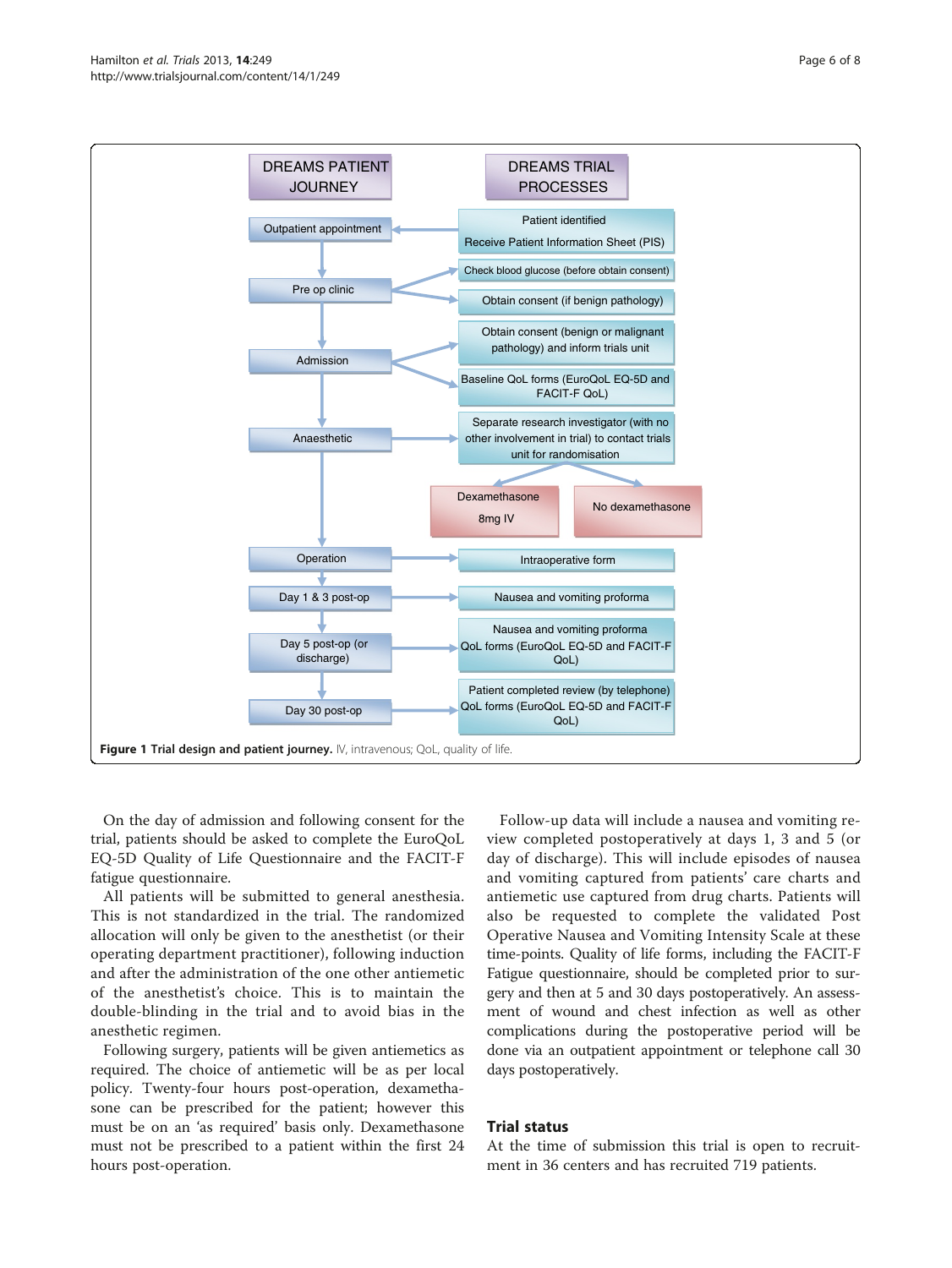#### <span id="page-6-0"></span>**Abbreviations**

ERAS: Enhanced recovery after surgery; FACIT-F: Functional Assessment of Chronic Illness Therapy-Fatigue; IL: Interleukin; PCA: Patient-controlled analgesia; PONV: Postoperative nausea and vomiting.

#### Competing interests

The authors declare that they have no competing interests.

#### Authors' contributions

RR is the Chief Investigator and has led in all stages of the study design. EHa, EHe, DB, MH, NM and SB all participated in the writing of the protocol, funding and ethics applications. AW provided anesthetic support for the study design. HBC is the trial manager and has assisted in site opening. KH provided the statistical support for the protocol. LM oversaw the ethics application, and assisted with writing the protocol and case report forms. DM has provided senior support throughout the design of the study and writing the protocol. All authors read and approved the final manuscript.

#### Authors' information

EH is Surgical Registrar at the West Midlands Deanery, Birmingham UK. RR is Registrar in General Surgery and Transplantation at the London Deanery, London, UK. DB is MRC Clinical Research Fellow at the NIHR Biomedical Research Unit and Centre for Liver Research at the University of Birmingham, Birmingham, UK. EH is a Clinical Research Fellow at the Centre for Liver Research, Infection and Immunity at the University of Birmingham, Birmingham, UK. MJH is Surgical Registrar at the West Midlands Deanery, Birmingham UK. NM is a Consultant Surgeon at New Cross Hospital, Wolverhampton, UK. SSB is a Vascular Research Fellow at St Georges Hospital, London, UK. AW is Consultant Anesthetist at University Hospital Birmingham, UK.HBC is Colorectal trial Co-ordinator at the Birmingham Clinical Trials Unit, University of Birmingham, UK. KH is Statistician at the Birmingham Clinical Trials Unit, University of Birmingham, UK. LM is Coloproctology Trials Team Leader at the Birmingham Clinical Trials Unit, University of Birmingham, UK. DM is Professor of Surgery at University Hospital Birmingham, UK.

#### Acknowledgements

The authors wish to thank the Principle Investigators and their teams at each of the sites open to recruitment for the DREAMS trial. This study is funded by the NIHR Research for Patient Benefit Programme. The feasibility study was funded by the Bowel Diseases Research Fund.

#### Author details

<sup>1</sup>West Midlands Deanery/West Midlands Research Collaborative, Birmingham, UK. <sup>2</sup> London Deanery / West Midlands Research Collaborative, Birmingham, UK. <sup>3</sup> Biomedical Research Unit and Centre for Liver Research, University of Birmingham, Birmingham, UK. <sup>4</sup>Centre for Liver Research, Infection and Immunity University of Birmingham, Birmingham, UK. <sup>5</sup>Department of Surgery, New Cross Hospital, Wolverhampton, UK. <sup>6</sup>St Georges Hospital, London, UK. <sup>7</sup>Department of Anaesthetics, University Hospitals Birmingham, Birmingham, UK. <sup>8</sup>Birmingham Clinical Trials Unit, University of Birmingham, Birmingham, UK. <sup>9</sup>Academic Department of Surgery, University Hospitals Birmingham, Birmingham, UK.

#### Received: 13 June 2013 Accepted: 31 July 2013 Published: 12 August 2013

#### References

- Macario A, Weigner M, Carney S, Kim A: Which clinical anesthesia outcomes are important to avoid? The perspective of patients. Anesth Analg 1999, 89(3):652–658.
- 2. Gan P: Risk factors for PONV. Anesth Analg 2006, 102(6):1884–1898.
- 3. Apfel C, Kranke P, Eberhart L, Roos A, Roewer N: Comparison of predictive models for postoperative nausea and vomiting. Br J Anaesthes 2002, 88(2):234–240.
- 4. Kehlet H, Wilmore D: Evidence based surgical care and the evolution of fast track surgery. Ann Surg 2008, 248(2):189–198.
- Kehlet H, Dahl JB: Anaesthesia, surgery, and challenges in postoperative recovery. Lancet 2003, 362:1921–1928.
- 6. Fearona KCH, Ljungqvistb O, Von Meyenfeldt M, Revhaug A, Dejong CH, Lassen K, Nygren J, Hausel J, Soop M, Andersen J, Kehlet H: Enhanced

recovery after surgery: a consensus review of clinical care for patients undergoing colonic resection. Clin Nutr 2005, 24(3):466–477.

- 7. Apfel C, Korttila K, Abdalla M, Kerger H, Turan A, Vedder I, Zernak C, Danner K, Jokela R, Pocock SJ, Trenkler S, Kredel M, Biedler A, Sessler DI, Roewer N, IMPACT Investigators: A factorial trial of six interventions for the prevention of postoperative nausea and vomiting. N Engl J Med 2004, 350:2441–2451.
- 8. Wallenborn J, Gelbrich G, Bulst D, Behrends K, Wallenborn H, Rohrbach A, Krause U, Kühnast T, Wiegel M, Olthoff D: Prevention of PONV by metoclopramide combined with dexamethasone; a double blind randomised controlled trial. BMJ 2006, 333:324.
- 9. Zargar-Shoshtari K, Sammour T, Kahokehr A, Connolly AB, Hill AG: Randomized clinical trial of the effect of glucocorticoids on peritoneal inflammation and postoperative recovery after colectomy. Br J Surg 2009, 96(11):1253–1261.
- 10. Kirdak T, Yilmazlar A, Cavun S, Ercan I, Yilmazlar T: Does single, low-dose preoperative dexamethasone improve outcomes after colorectal surgery based on an enhanced recovery protocol? Double-blind, randomized clinical trial. Am Surg 2008, 74(2):160–168.
- 11. Weren M, Demeere JL: Methylprednisolone vs. dexamethasone in the prevention of postoperative nausea and vomiting: a prospective, randomised, double-blind, placebo-controlled trial. Acta Anaes Belgica 2008, 59:1–5.
- 12. Hans P, Vanthuyne A, Dewandre A, Brichant JF, Bonhomme V: Blood glucose concentration profile after 10 mg dexamethasone in non-diabetic and type 2 diabetic patients undergoing abdominal surgery. Br J Anaesth 2006, 97(2):896-897.
- 13. Coloma M, Duffy L, White P, Kendall Tobgier W, Huber PJJR: Dexamethasone facilitates discharge after outpatient anorectal surgery. Anesth Analg 2001, 92(1):85–88.
- 14. Gautam B, Shrestha B, Lama P, Rai S: Antiemetic prophylaxis against PONV with ondansetron-dexamethasone combination compared to ondansetron or dexamethasone alone for patients undergoing laparoscopic cholecystectomy. Kathmandu Univ Med J 2008, 6:319-328.
- 15. Tippanna E, Bachmann M, Kalso E, Pere P: Effect of paracetamol and coxib with or without dexamethasone after laparoscopic cholecystectomy. Acta Anaesthsiol Scand 2008, 52(5):673–680.
- 16. Bianchin A, De Luca A, Caminiti A: Postoperative vomiting reduction after laparoscopic cholecystectomy with single dose of dexamethasone. Minerva Anestesiol 2007, 73(6):343–346.
- 17. Wang JJ, Ho ST, Liu YH, Lee SC, Liu YC, Liao YC, Ho CM: Dexamethasone reduces nausea and vomiting after laparoscopic cholecystectomy. Br J Anaesth 1999, 83(5):772-775.
- 18. Sánchez-Rodríguez P, Fuentes-Orozco C, Gonzalez-Ojeda A: Effect of dexamethasone on postoperative symptoms in patients undergoing elective laparoscopic cholecystectomy: randomized clinical trial. World J Surg 2010, 34(5):895.
- 19. Mathieson O, Rasmussen ML, Dierking G, Lech K, Hilsted KL, Fomsgaard JS, Lose G, Dahl JB: Pregabalin and dexamethasone in combination with paracetamol for postoperative pain control after abdominal hysterectomy. A randomized clinical trial. Acta Anaesthesiol Scand 2009, 53(2):227–235.
- 20. Biswas B, Rudra A, Mandal SK: Comparison of ondansetron, dexamethasone, ondansetron plus dexamethasone and placebo in the prevention of nausea and vomiting after laparoscopic tubal ligation. J Indian Med Assoc 2003, 101(11):638–642.
- 21. Yursek MS, Alici HA, Erdem AF, Cesur M: Comparison of prophylactic anti-emetic effects of ondansetron and dexamethasone in women undergoing day-case gynaecological laparoscopic surgery. J Int Med Res 2003, 31(6):481–488.
- 22. Wang JJ, Ho ST, Liu ST, Ho CM: Prophylactic antiemetic effect of dexamethasone in women undergoing ambulatory laparoscopic surgery. Br J Anaesth 2000, 84(4):459–462.
- 23. McKean S, Kochilas X, Kelleher R, Dockery M: Use of intravenous steroids at induction of anaesthesia for adult tonsillectomy to reduce post-operative nausea and vomiting and pain: a double-blind randomized controlled trial. Clin Otolaryngol 2006, 31(1):36–40.
- 24. Mathew PJ, Madan R, Subramaniam R, Bhatia A, Mala CG, Soodan A, Kaul HL: Efficacy of low-dose dexamethasone for preventing postoperative nausea and vomiting following strabismus repair in children. Anaesth Intensive Care 2004, 32(3):372–376.